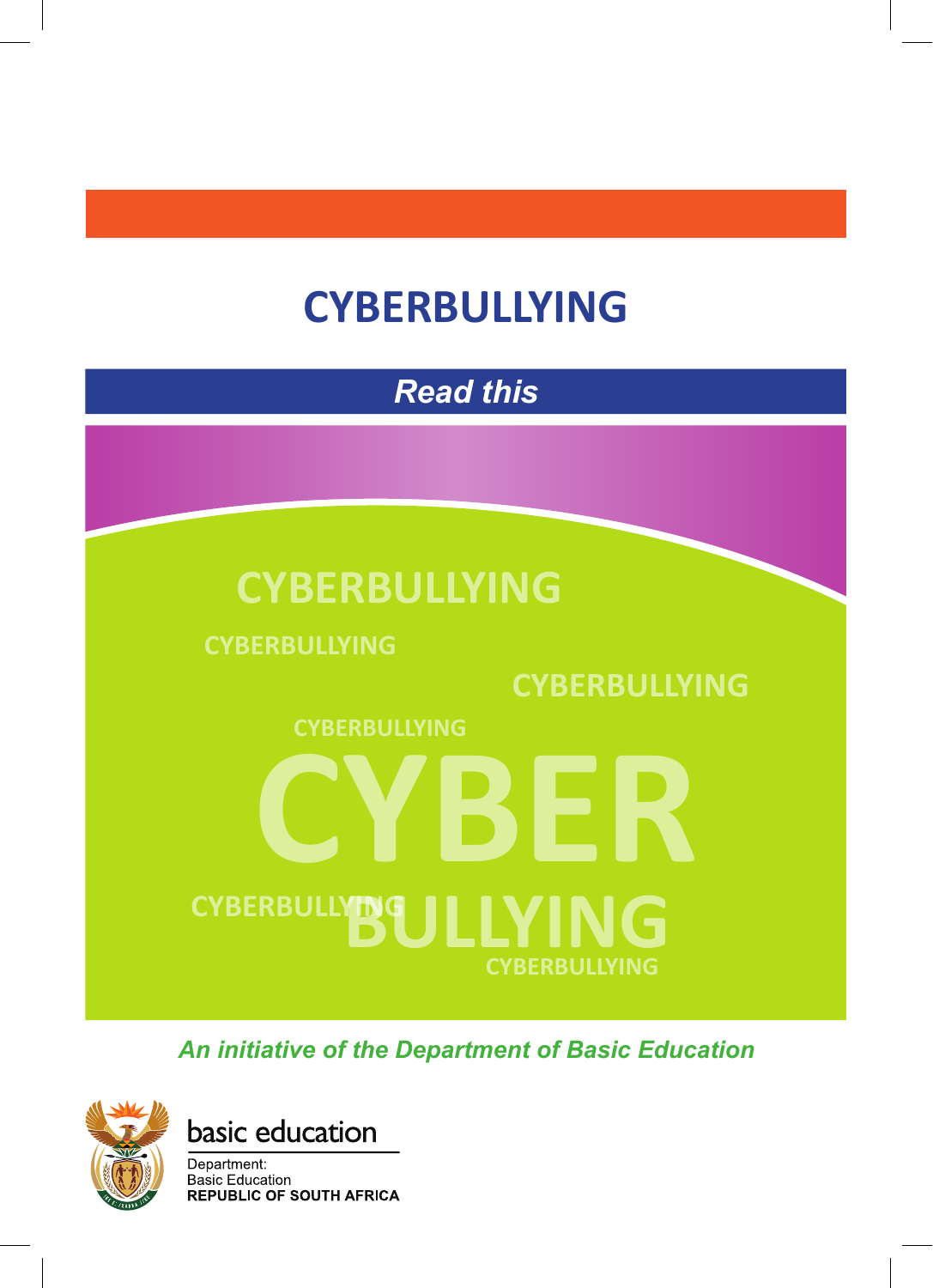If you're like most teenagers, you spend a lot of time on a cell phone or instant messenger chatting with friends and uploading photos, videos, and music to websites.

You may have online friends whom you've never met in person, with whom you play games and exchange messages. Teens' lives exist in a variety of places such as schools, and friends' houses. Now many teens also have lives on the Internet, and created a space for bullying to take place.

## **What is cyberbullying?**

Cyberbullying, happens when teens use the Internet, cell phones, or other devices to send or post text or images intended to hurt, intimidate or embarrass another person. Cyberbullies use voice messages, e-mail, text messages, photo images, videos, websites or personal web pages to repeatedly harass, intimidate or embarrass another person or group of people.

Whether you've been a victim of cyberbullying, know someone who has been cyberbullied, or have even cyberbullied yourself, there are steps you and your friends can take to stop cyberbullying and stay cyber-safe.

### **What Learners need to know!**

- Never give out any personal information online, whether in instant message profiles, chat rooms, blogs, or personal websites.
- Protect passwords. Never tell anyone but your parents your password, even friends.
- If someone sends a mean or threatening message, don't respond. Save it or print it out and show it to an adult.
- Never open emails from someone you don't know or from someone you know is a bully.
- Don't put anything online that you wouldn't want your friends or classmates to see, even in email.
- Don't send messages when you're angry. Before clicking "send," ask yourself how you would feel if you have received the message.
- Help kids who are bullied online by not joining in and showing bullying messages to an adult.
- Always be as polite online as you are in person.
- Be aware that cyberspace is PUBLIC space, and online messages are permament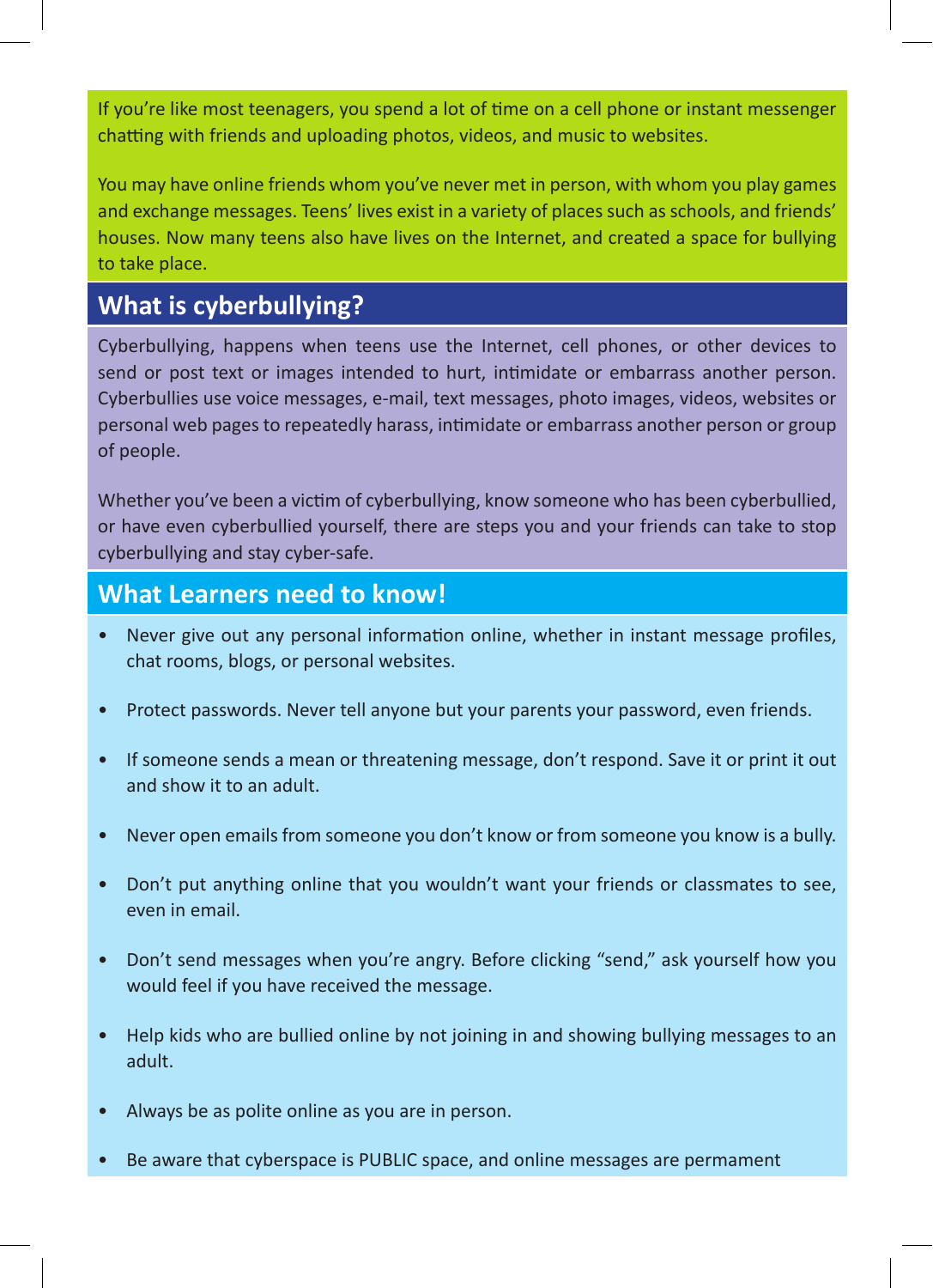Since most cyberbullying takes place at home, it's important that parents know about cyberbullying and that they get involved in preventing it. Just like parents help their kids avoid inappropriate websites, they can protect them from cyberbullying.

## **How Are Teenagers Cyberbullied?**

To be a victim of cyberbullying can be a painful experience and can happen in this way:

- Bullies pretend they are other people online to trick others;
- Spread lies and rumors about victims;
- Trick people into revealing personal information;
- Send or forward mean text messages; and
- Post pictures of victims without their consent

## **How Do Victims React?**

Cyberbullying is a big deal, and can cause a variety of reactions in teens. The best way to react to cyber bullies is to try and prevent it by:

- Blocking communication with the cyberbully;
- Deleting messages without reading them;
- Talking to a friend about the bullying; and
- Reporting the problem to an adult, Internet service provider or website moderator.

Many children experience a variety of emotions when they are cyberbullied. They normally experience feelings of anger, hurt, embarrassment, tension or anxiety. These emotions can cause victims to react in ways such as:

- Seeking revenge on the bully;
- Avoiding friends and activities; and
- Cyberbullying back

Some teens feel threatened because they may not know who is cyberbullying them. Although cyberbullies may think they are anonymous, they can be found.

If you are cyberbullied or harassed and need help, save all communication from the cyberbully and talk to a parent, teacher, police officer, or other adult you trust.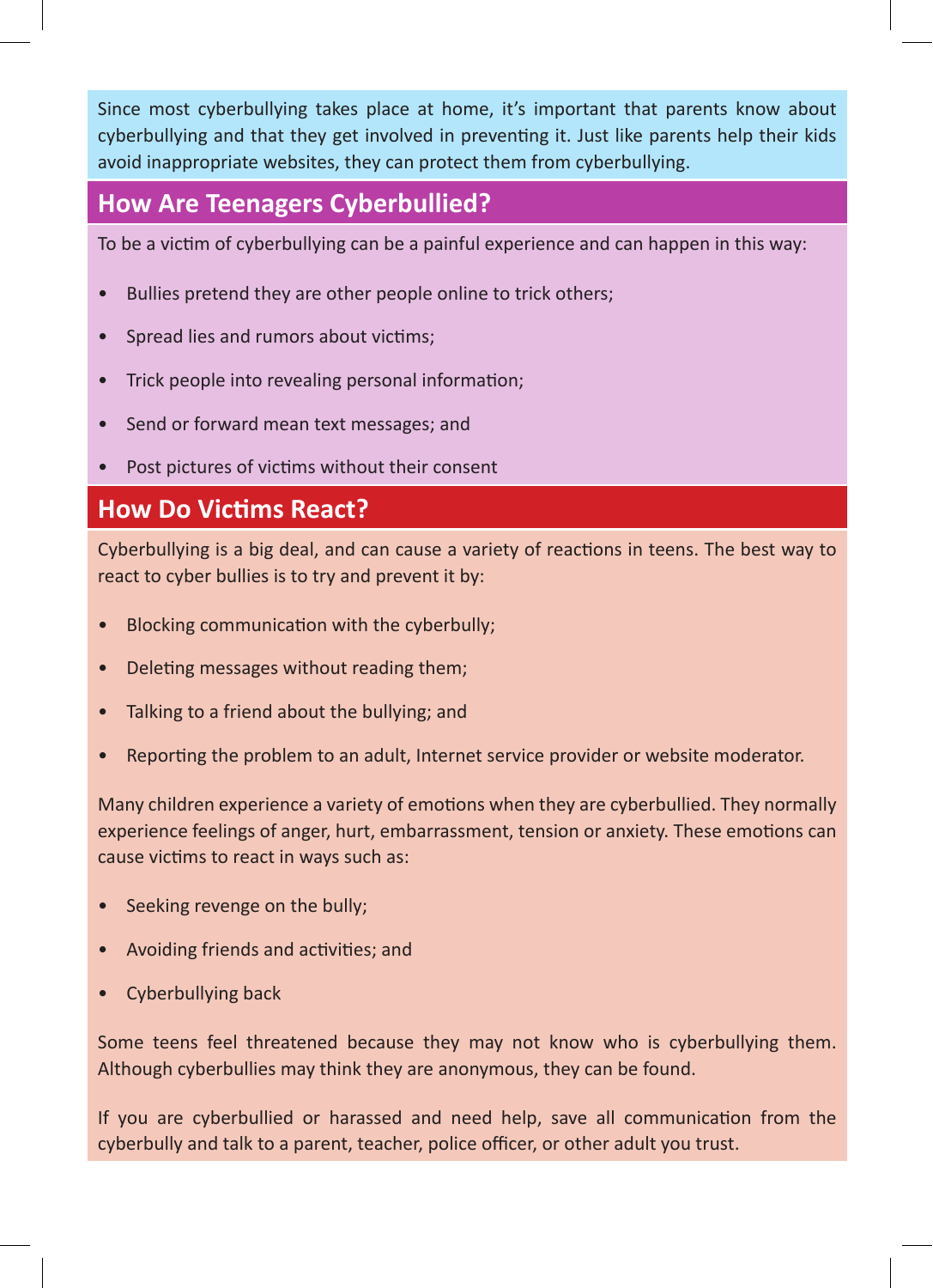## **What are the warning signs?**

**Possible warning signs parents can look to look out for that a child is being bullied.**

- Your child has few, if any friends, with whom he/she spends time;
- Seems to be afraid of going to school, walking to and from school, riding the school bus, or taking part in organized activities with his/her peers.
- Has lost interest in school work or suddenly begins to do poorly in school;
- Appears sad, moody, teary or depressed when he/she comes home from school;
- Complains frequently of headaches, stomach aches, or other physical ailments;
- Comes home with torn, damaged, or missing pieces of clothing, books or other personal belongings;
- Has trouble with sleeping or has frequent bad dreams;
- Appears anxious and suffers from low self-esteem.

## **What Parents Can Do**

#### **Prevention**

- Talk to your child about Internet and cell phone safety.
- Keep your home computer in a busy area of your house.
- Monitor the amount of time your child spends online.
- Set up email and chat accounts with your children. Make sure that you know their screen names and passwords, and that they don't include any personal information in their online profiles.
- Regularly go over their instant messenger "buddy list" with them. Ask who each person is and how your children know him or her.
- Discuss cyberbullying with your children and ask if they have ever experienced it or seen it happen to someone.
- Tell your children that you won't blame them if they are cyberbullied. Emphasize that you won't take away their computer privileges - this is the main reason kids don't tell adults when they are cyberbullied.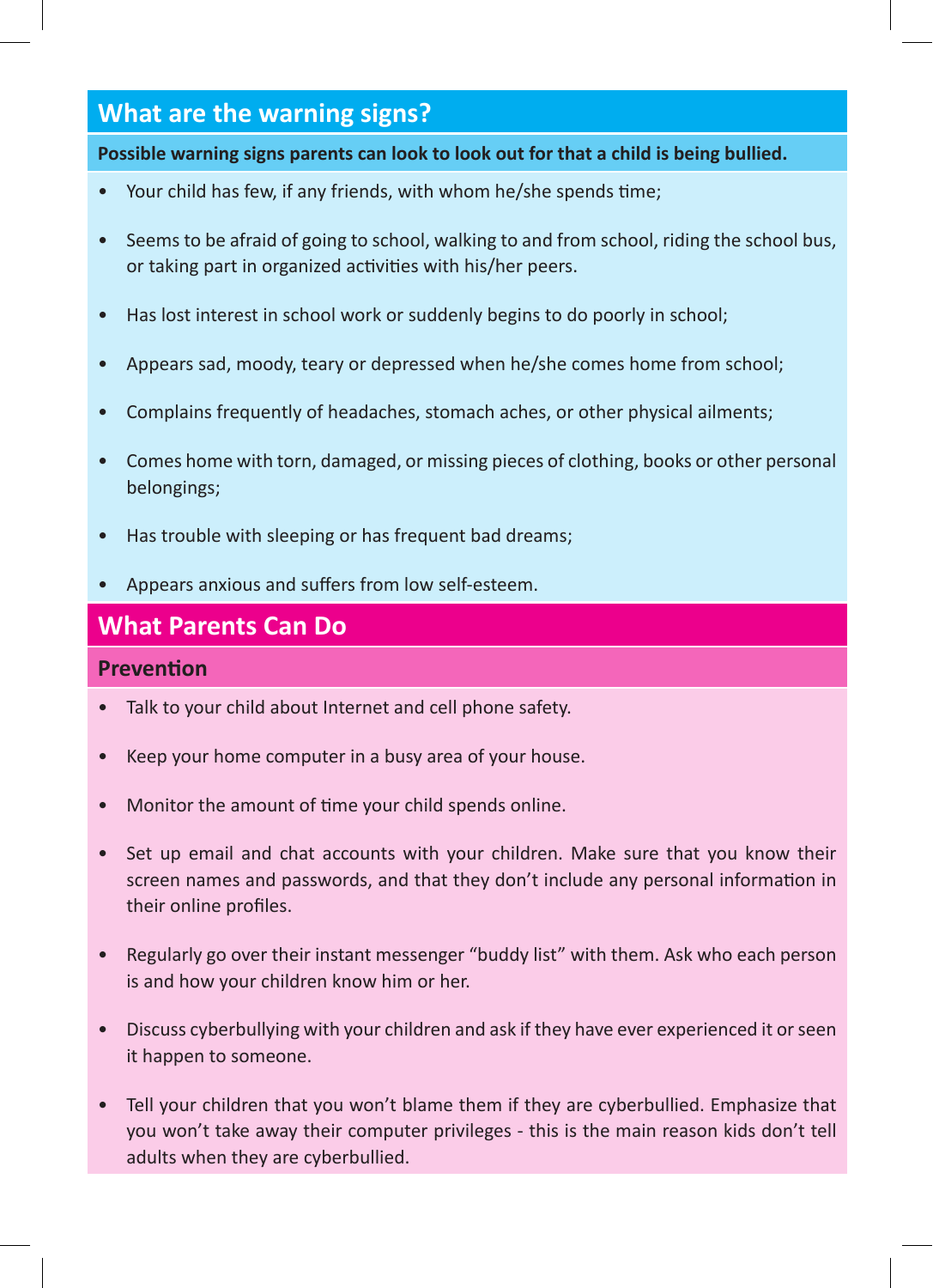#### **Intervention**

- Save the evidence
- Protect your child from further bullying by blocking offensive e-mail addresses and cell phone numbers.
- Change your child's phone number and e-mail address.
- Report cyberbullying incidences to school authorities.
- Report extremely harmful online speech to the police.
- Report incidences to Internet Service Providers, cell phone companies, etc.
- Consider cancelling services with providers who do not respond adequately to your concerns about safety or harassment.

## **What Learners can do to prevent cyberbullying?**

You can:

- Refuse to pass along cyberbullying messages;
- Tell friends to stop cyberbullying;
- Block communication with cyberbullies;
- Report cyberbullying to a trusted adult;
- Speak to other learners, as well as teachers and school administrators, to develop rules against cyberbullying; and
- Raising awareness of the cyberbullying problem in your school and community by holding an assembly and creating fliers to give to younger children or parents.

## **Remember!**

Though you can't see a cyberbully or the bully's victim, cyberbullying causes real problems. If you wouldn't say it in person, don't say it online. Delete cyberbullying. Don't write it. Don't forward it.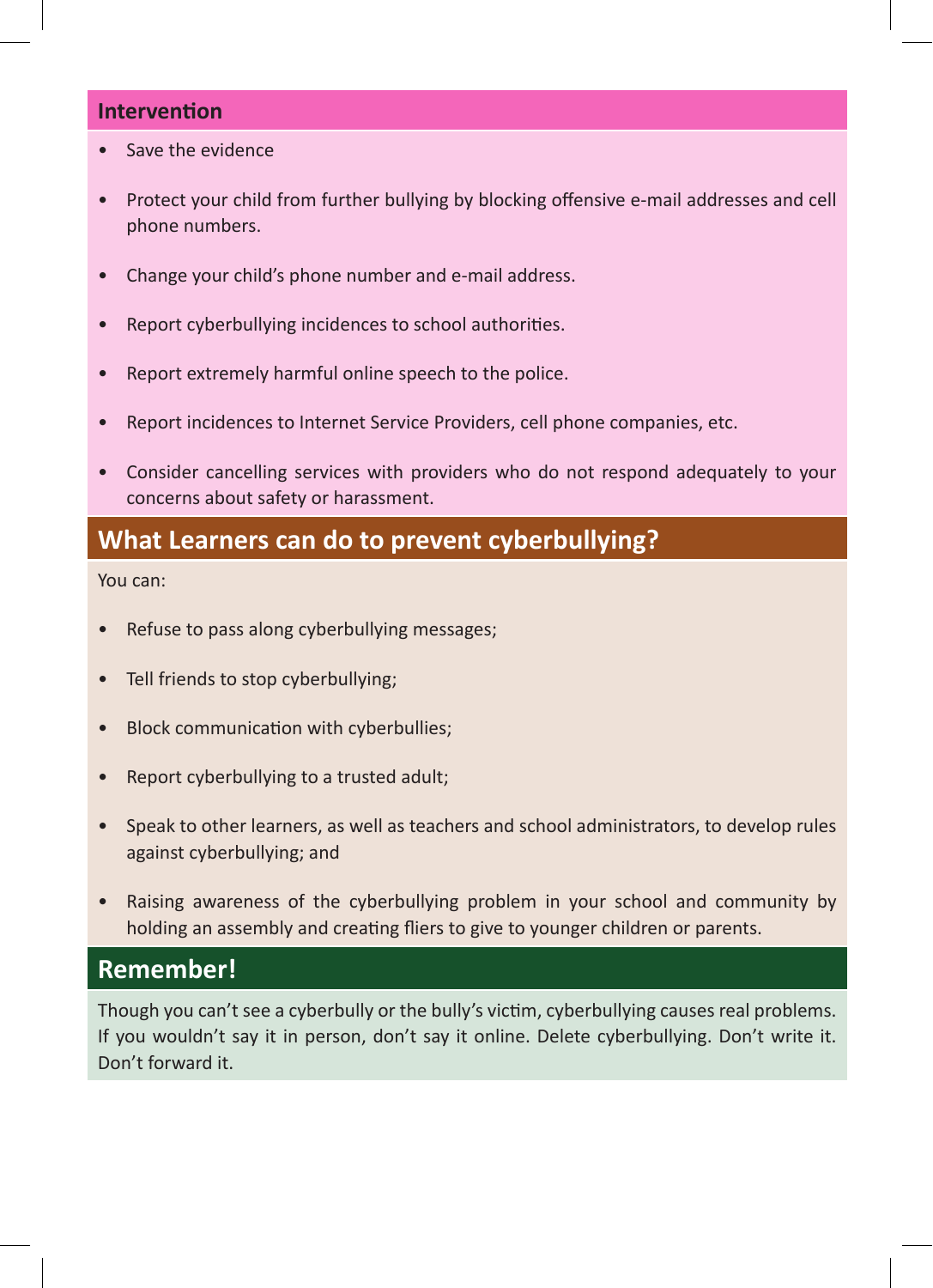## **Staying Cyber-safe!**

Remember that the Internet is accessed by millions of people all over the world, not just your friends and family. While many Internet users are friendly, some may want to hurt you. Below are some ways to stay cyber-safe:

- Never post or share your personal information online (this includes your full name, address, telephone number, school name, parents' names, or your friends' personal information.
- Never share your Internet passwords with anyone, except your parents.
- Never meet anyone face-to-face whom you only know online.
- Talk to your parents about what you do online.

### **What schools can do?**

#### **Prevention**

- Set clear school guidelines for Internet use. Teach learners about ethical and legal standards for online activities.
- Update policies to include guidelines for Internet and cell phone use, and consequences for cyberbullying and online cruelty.
- Make reporting of cyberbullying and online hate incidents a requirement.
- Establish confidential reporting mechanism.
- Establish supervision and monitoring practices of learners internet use on school computers
- Educate learners on cyberbullying and discuss strategies for reacting to cyberbullying as target and as bystanders.
- Promote empathy, ethical decision making skills and respect amongst learners.
- Increase awareness of Internet Safety Strategies amongst learners and their families.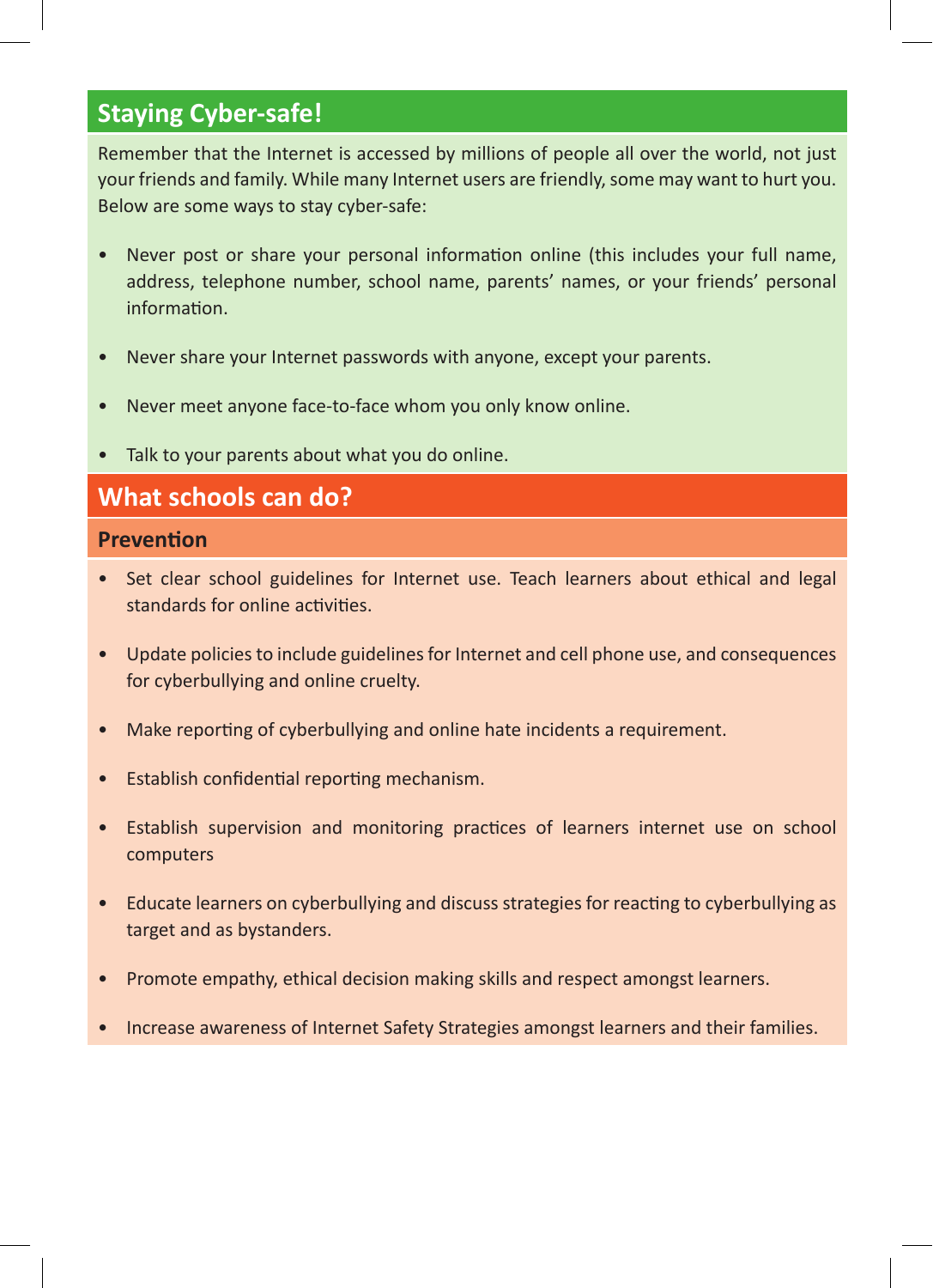#### **Intervention**

- Take immediate action when cyberbullyig takes place.
- Save the e-mail or other evidence.
- Assess the nature and the extent of the problem.
- Determine appropriate consequences for the perpetration in accordance with the school's Code of Conduct for Learners.
- Report extremely harmful online speech, such as harassment, stalking or threats of violence, to the police. Remember your school is linked to a local police station where you can report such incidences.
- Discuss the incident and consequences with the perpetrator's families to establish consistent expectations at home and at school.